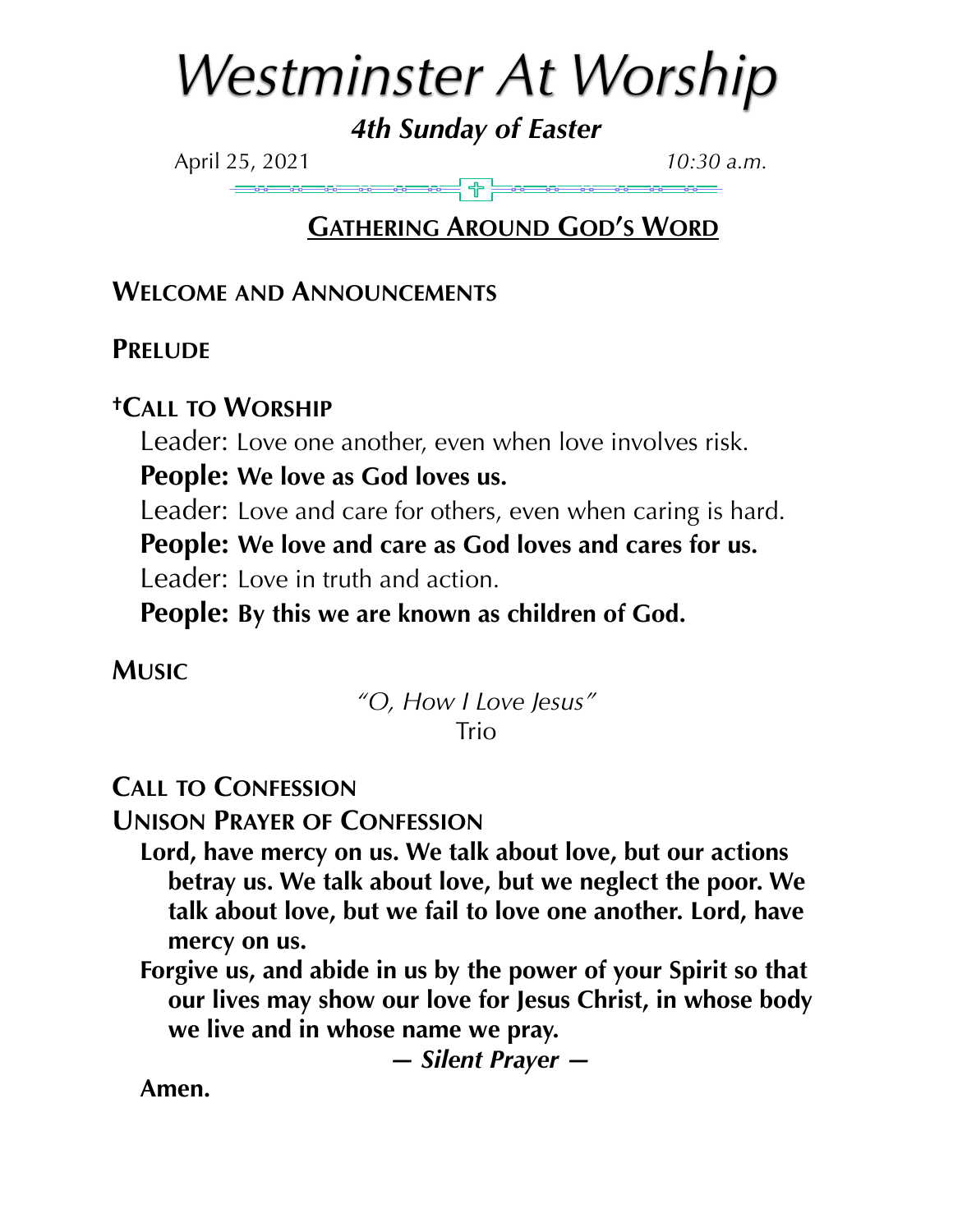#### **ASSURANCE OF PARDON**

We seek God's grace with boldness because we trust in Jesus Christ, the One who loves us and laid down his life for us. This is the good news of the gospel: in Jesus Christ we are forgiven. **Thanks be to God.**

#### **†SHARING GOD'S PEACE**

Let us love, not just with words, but with our lives. In the spirit of love, let us share signs of peace with one another. The peace of the Lord be with you.

#### **And also with you.**

## **CHILDREN'S MOMENT**

#### **PROCLAIMING GOD'S WORD**

#### **PRAYER FOR ILLUMINATION READINGS FROM THE SCRIPTURES**

# **First Lesson 1 John 3:16-24**

**16** We know love by this, that he laid down his life for us—and we ought to lay down our lives for one another. **17** How does God's love abide in anyone who has the world's goods and sees a brother or sister in need and yet refuses help? **18** Little children, let us love, not in word or speech, but in truth and action. **19** And by this we will know that we are from the truth and will reassure our hearts before him **20** whenever our hearts condemn us; for God is greater than our hearts, and he knows everything. **21** Beloved, if our hearts do not condemn us, we have boldness before God; **22** and we receive from him whatever we ask, because we obey his commandments and do what pleases him. **23** And this is his commandment, that we should believe in the name of his Son Jesus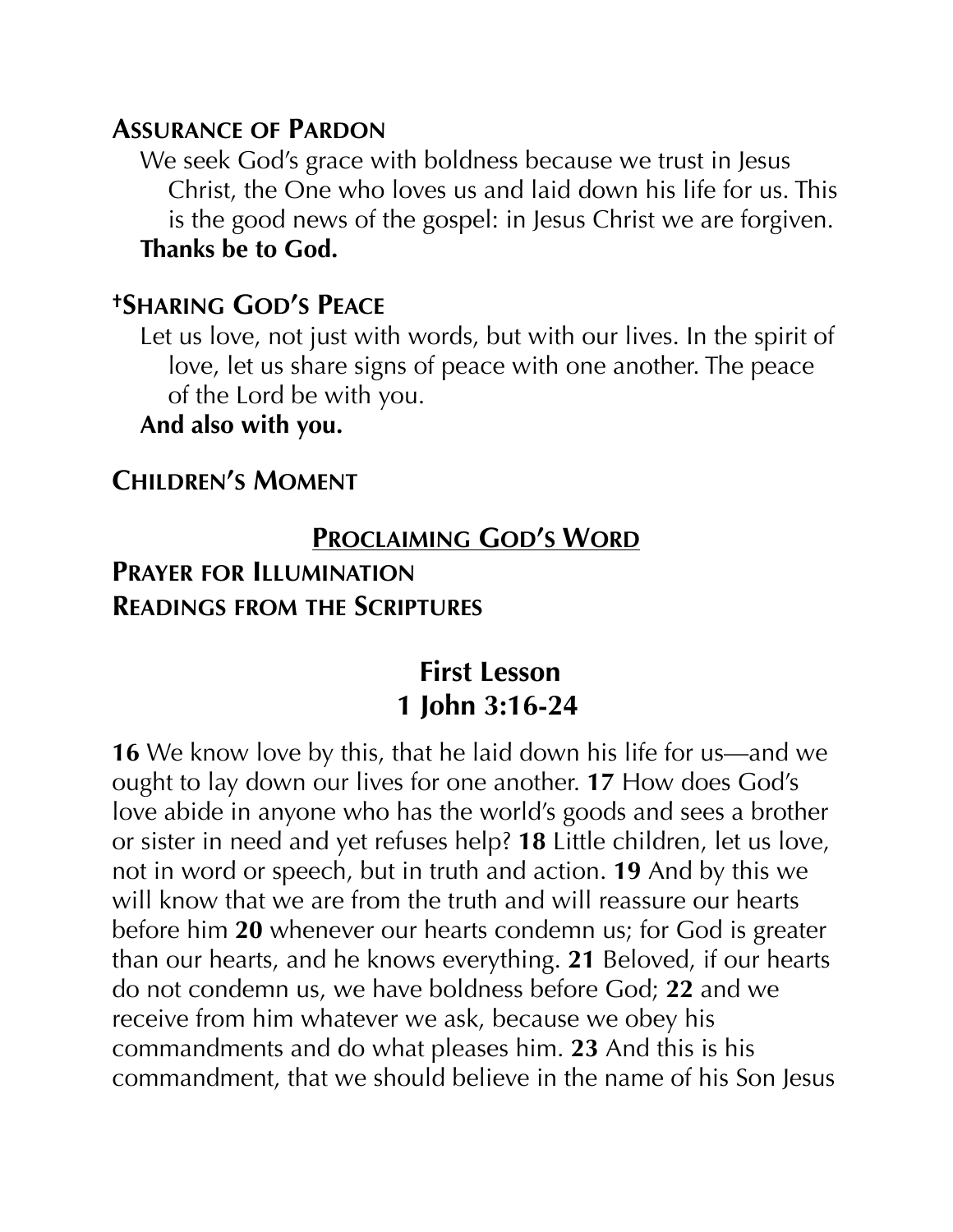Christ and love one another, just as he has commanded us. **24** All who obey his commandments abide in him, and he abides in them. And by this we know that he abides in us, by the Spirit that he has given us.

# **Second Lesson Acts 4:5-12**

**5** The next day their rulers, elders, and scribes assembled in Jerusalem, **6** with Annas the high priest, Caiaphas, John, and Alexander, and all who were of the high-priestly family. **7** When they had made the prisoners stand in their midst, they inquired, "By what power or by what name did you do this?" **8** Then Peter, filled with the Holy Spirit, said to them, "Rulers of the people and elders, **9** if we are questioned today because of a good deed done to someone who was sick and are asked how this man has been healed, **10** let it be known to all of you, and to all the people of Israel, that this man is standing before you in good health by the name of Jesus Christ of Nazareth, whom you crucified, whom God raised from the dead. **11** This Jesus is 'the stone that was rejected by you, the builders; it has become the cornerstone.' **12** There is salvation in no one else, for there is no other name under heaven given among mortals by which we must be saved."

**SERMON** *"Powerful Words, Powerful Deeds"* Rev. Jamie Milton

**†AFFIRMATION OF FAITH (from** *A Brief Statement of Faith***) In life and in death we belong to God. Through the grace of our Lord Jesus Christ, the love of God, and the communion of the Holy Spirt, we trust in the one triune God…whom alone we worship and serve. We trust in Jesus Christ, fully human, fully God.**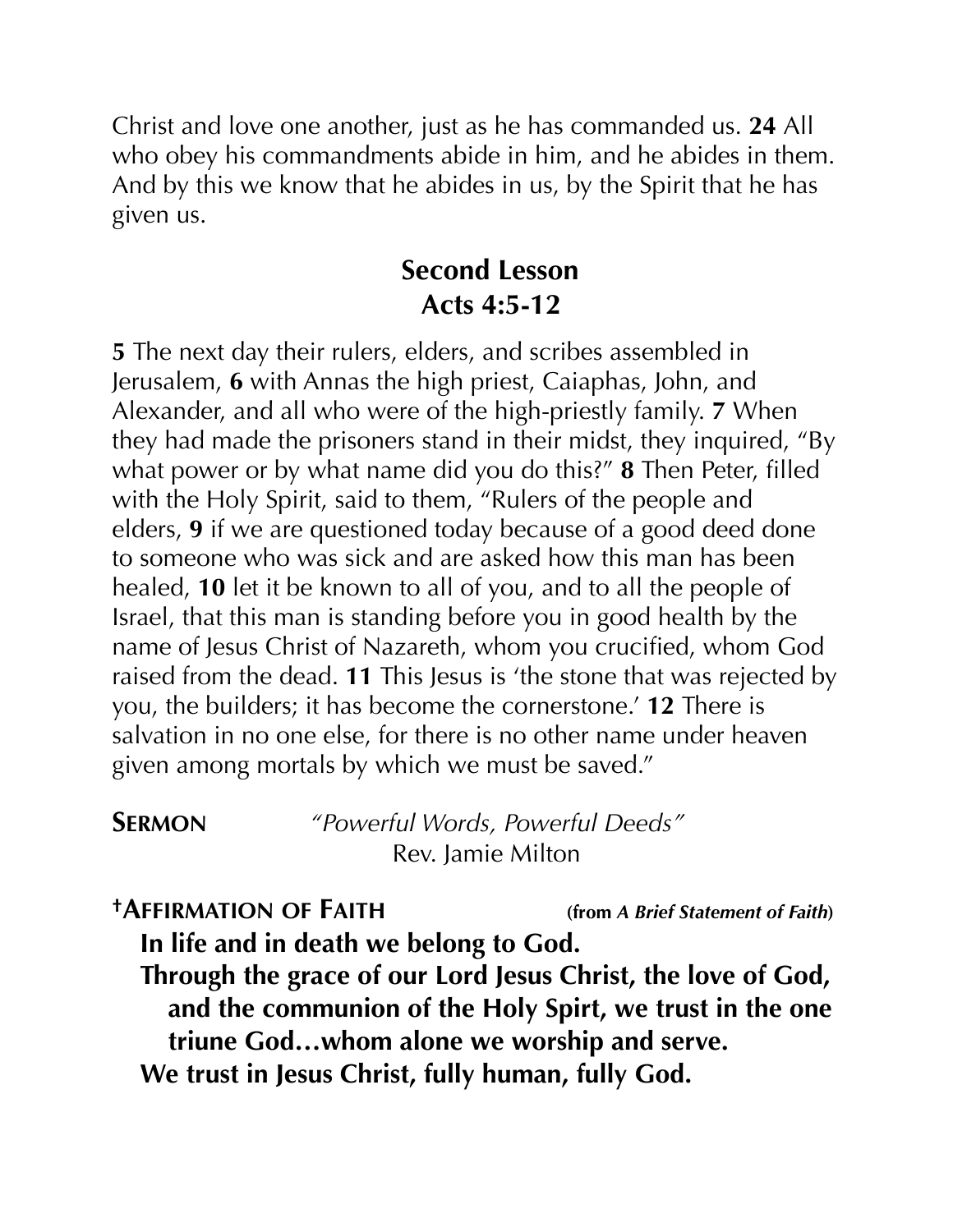**We trust in God, whom Jesus called Abba, Father.** 

- **We trust in God the Holy Spirit, everywhere the giver and renewer of life. The Spirit justifies us by grace through faith, sets us free to accept ourselves and to love God and neighbor, and binds us together with all believers in the one body of Christ, the Church.**
- **The same Spirit who inspired the prophets and apostles rules our faith and life in Christ through Scripture, engages us through the Word proclaimed, claims us in the waters of baptism, feeds us with the bread of life and the cup of salvation, and calls women and men to all ministries of the church.**
- **In a broken and fearful world the Spirit gives us courage to pray without ceasing, to witness among all peoples to Christ as Lord and Savior…and to work with others for justice, freedom, and peace.**
- **With believers in every time and place, we rejoice that nothing in life or in death can separate us from the love of God in Christ Jesus our Lord.**

**CHORAL ANTHEM**

*"In Christ Alone"*  Trio

#### **RESPONDING TO GOD'S WORD**

#### **PRAYERS OF THE PEOPLE & THE LORD'S PRAYER**

THE LORD'S PRAYER

**PEOPLE: Our Father, who art in heaven, hallowed be thy name, thy kingdom come, thy will be done, on earth as it is in heaven. Give us this day our daily bread, and forgive us our debts as we forgive our debtors; and lead us not into**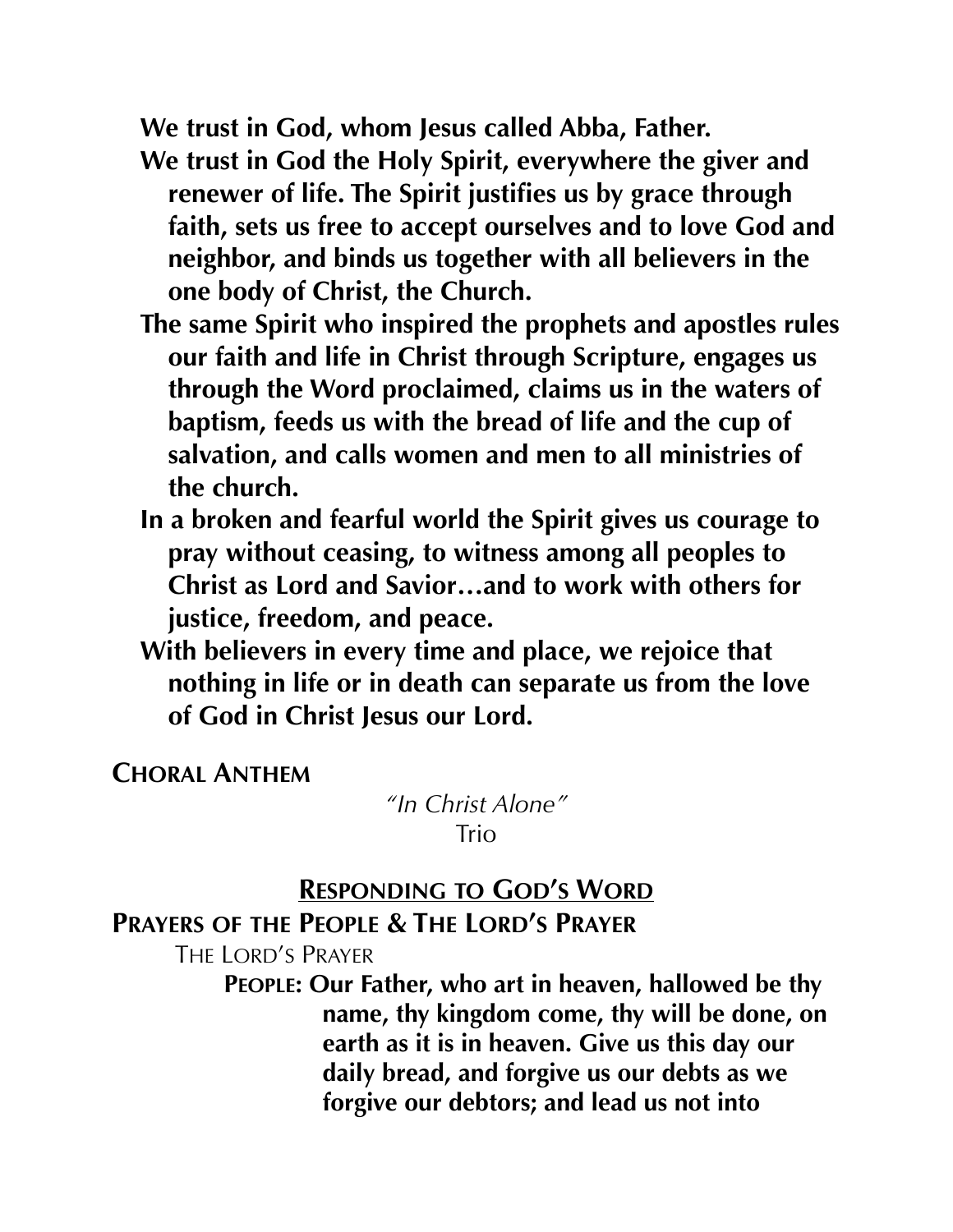**temptation, but deliver us from evil. For thine is the kingdom, and the power, and the glory forever, Amen.** 

#### **OFFERING OURSELVES AND OUR GIFTS TO GOD**

#### **MUSICAL REFLECTION Wendy Tally**

#### **†UNISON PRAYER OF DEDICATION**

**Gracious God, we give you thanks that you have shown us the meaning of love through Jesus Christ, who gave his life for us. Show us how to share Christ's love by giving our lives for one another; to the glory of your holy name. Amen.** 

#### **BEING SENT WITH GOD'S WORD**

#### **HYMN OF DEDICATION**

*"Have Thine Own Way, Lord"* 

## **CHARGE & BENEDICTION**

Leader: Holy and just **People: Make us like Jesus**  Leader: Ready to take risks **People: Make us like Jesus**  Leader: Willing to weep **People: Make us like Jesus**  Leader: Aware that we're loved **People: Make us like Jesus**  Leader: When people meet us **People: May they meet God in us**  Leader: So be it, Holy Spirit **People: AMEN.**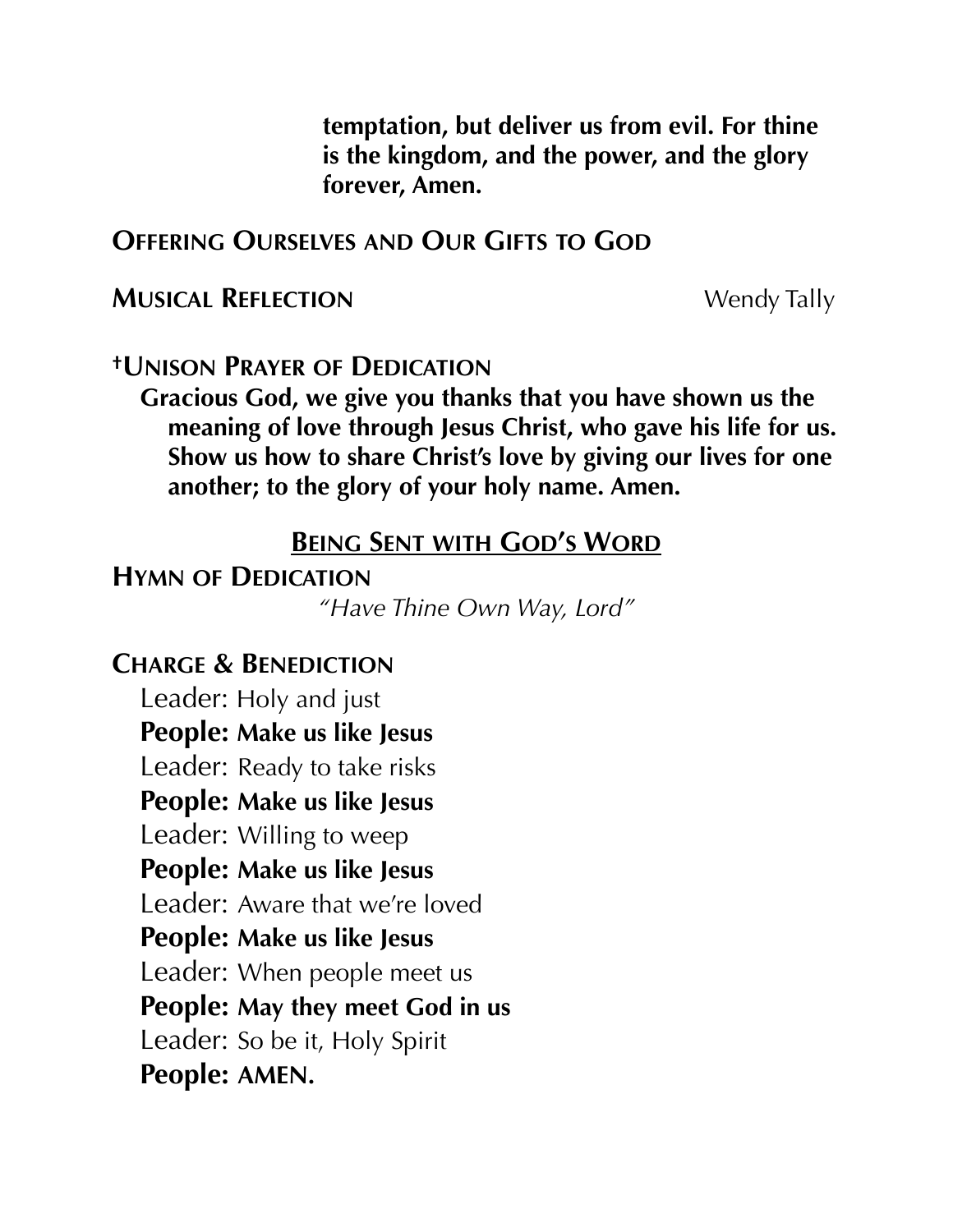Liturgical texts used with permission from: Feasting on the Word Worship Companion: Liturgies for Year B, Volume 1 @ 2014 Westminster John Knox Press. *The Abingdon Worship Annual 2021.* @2020 by Abingdon Press.

Benediction from "Fire and Bread" pg. 126 @2006 by Wild Goose Publications

MINISTERS All the People PASTOR **Rev.** Jamie Milton PARISH ASSOCIATE Rev. Linda Williams LITURGIST Elaine Edwards CHRISTIAN EDUCATION DIRECTOR Nikelle Johnson NURSERY SUPERVISOR Elaine Edwards CHOIR DIRECTOR DAWN Auger HAND BELL DIRECTOR Peggy Hanson ORGANIST Wendy Tally TREASURER Heidtman Heather Heidtman CUSTODIAN Harold Miller SECRETARY Judy Harrelson CCLI License #2328090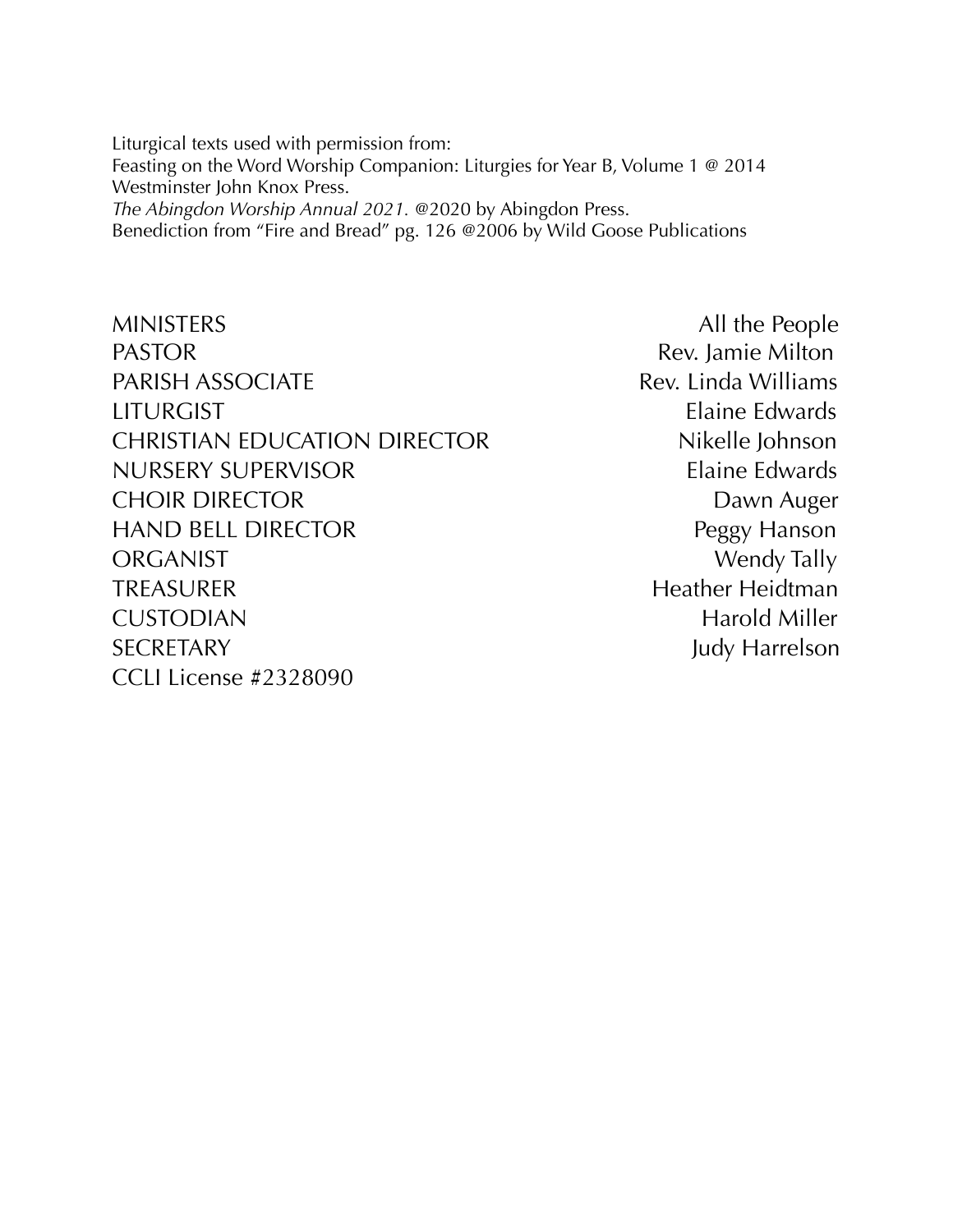#### **ANNOUNCEMENTS FOR APRIL 25, 2021**

**THURSDAY EVENING BIBLE STUDY:** Join us on Thursdays at 7:00 p.m. via Zoom as we delve into the Book of Acts. Acts is all about stories — activities, actions, actors. And with that, the promise that it will never be dull! As always, the reason to study the Bible is not to simply know the facts, but to reflect on how these activities, actions, and actors connect to our 21st century lives. The book, *Acts from Scratch*, is available in the church office (donation appreciated). Any questions regarding the class or for Zoom information, contact Rev. Linda at 989-686-1360 or email at [parishassoc@wpcbc.org.](mailto:parishassoc@wpcbc.org)

**THE WIRED WORD ADULT FAITH FORMATION:** Join us on Wednesdays at 1:00 p.m. via Zoom. Enjoy lively conversations about current events in the news and the Bible passages that relate to those events. Any questions regarding the class or for Zoom information, contact Rev. Linda at 989-686-1360 or email at [parishassoc@wpcbc.org.](mailto:parishassoc@wpcbc.org)

**THE BOOK CLUB** will meet Tuesday, April 27 at 6:00 p.m. via Zoom. We will discuss the book, *Behind the Scenes at the Museum,* by Kate Atkinson. Books are available at church this month. They are available in the church office for check-out and can be picked up during regular business hours. Contact Nikelle at [cedirector@wpcbc.org](mailto:cedirector@wpcbc.org) to receive Zoom login information.

**DEBORAH CIRCLE:** Ladies, you are invited! The Deborah Circle will meet via Zoom on Tuesday, April 27 at 7:00 p.m. Contact Darlene Kusterer or the church office for Zoom information.

**JOIN US ON FACEBOOK:** Westminster Presbyterian Church - Bay City.